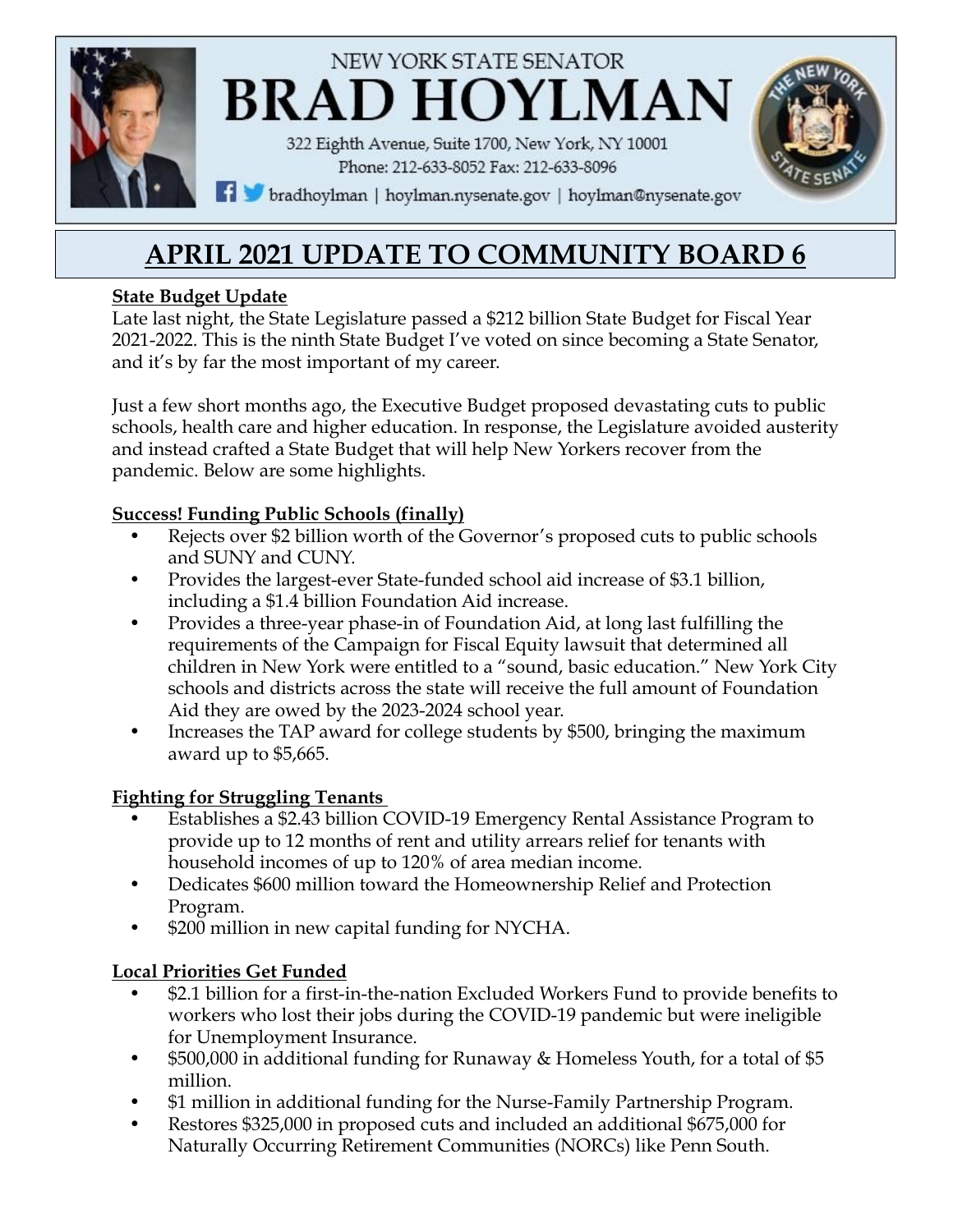• \$25 million in additional funding for the Securing Communities Against Hate Crime Program.

## **Over \$1 Billion for Small Businesses & the Arts**

- For months I've worked with the Save Our Storefronts coalition to deliver relief to small businesses. This budget creates an \$800 million Small Business Recovery Grant Program to assist small businesses affected by lockdowns during the COVID-19 pandemic.
- Establishes a \$100 million NYC Musical & Theatrical Production tax credit similar to legislation I introduced to help restart Broadway and off-Broadway productions. I'll continue to work with unions representing this industry to ensure that the productions benefitting from this tax credit honor Collective Bargaining Agreements.
- Provides a \$40 million for the Arts & Cultural Organization Recovery Grant Program to help the non-profit arts sector in New York State recover from effects of the COVID-19 pandemic.
- Creates a \$25 million Restaurant Resiliency Grant Program and provides \$35 million for a Restaurant Return-to-Work tax credit.

## **Healthcare & the Climate Crisis**

- Proposes a \$3 billion "Restore Mother Nature" Environmental Bond Act, which will be subject to public approval on the November 2022 general election ballot, to fund projects related to restoration and flood risk reduction, climate change mitigation, and water quality improvement.
- Provides for an early retirement incentive for public employees in the City of New York.
- Reforms for-profit nursing homes by requiring them to spend 70% of their revenue on direct resident care, 40% of which must go toward direct resident staffing costs.
- Requires broadband service providers to offer broadband service with speeds of at least 25 Mbps at a discounted rate of \$15 per month for SNAP-eligible households.
- Eliminates monthly premiums for New Yorkers enrolled in the Family Health Plus Program with a household income at or below 200% of the federal poverty line, including for dental and vision care.
- Rejects the Governor's proposal to issue licenses for a casino that could end up in Manhattan.
- Rejects the Governor's proposal to transition the 340B Medicaid pharmacy benefit from managed care plans to fee-for-service, which would have financially devastated safety net hospitals and Community Health Centers like Callen-Lorde and Ryan Chelsea-Clinton.
- Rejects the Governor's \$160 million diversion of funds to support transportation systems like the MTA.

# **We Need Local Decision-Making**

Unfortunately, the State Budget includes funding for the Empire Station Complex development project, a massive real estate development consisting of up to 10 supertall commercial office buildings. I voted against the Capital Projects appropriations bill because this plan is proceeding without sufficient community input and local decision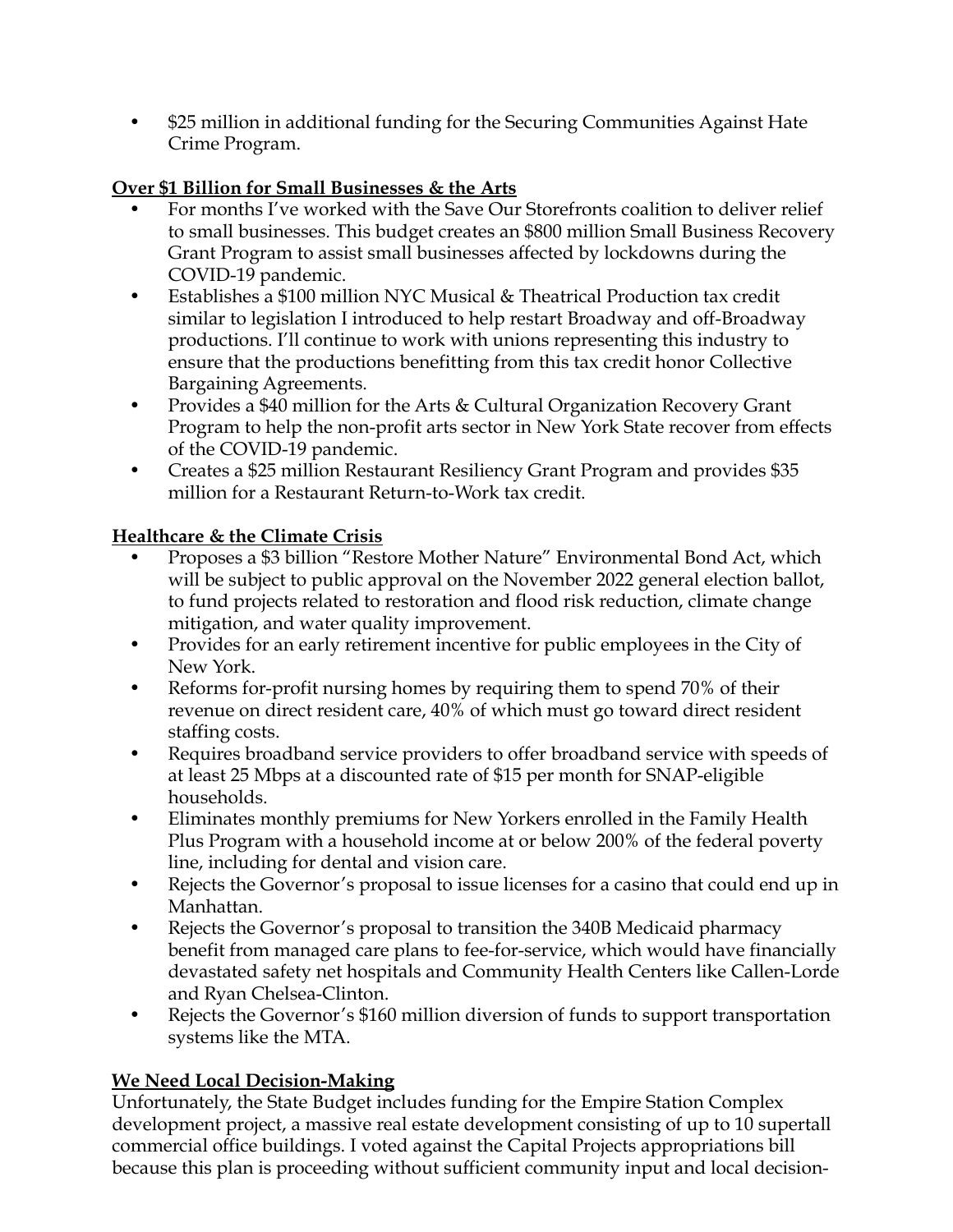making. You can watch my remarks explaining my vote here: [https://](https://www.youtube.com/watch?v=VUeIdzUYtqI) [www.youtube.com/watch?v=VUeIdzUYtqI](https://www.youtube.com/watch?v=VUeIdzUYtqI)



You can find full details of the budget [here](http://email.sts.nysenate.gov/ls/click?upn=-2FUeB4rNcocRHNJExEbkInheFiIKVVveAof-2Bz5ZzXjCA-3DQRmq_amvlkCylwMEtoX93xhPd-2BOvwUUAbDOTW2gE3tcg3d4zO8uuhwbV7nnTTp97OqsBaf-2FWbVSqR7uWcrRkRVBGWppO4gTeFpG-2BtaJBm4A2XF8OpNv0pEt4ELOQQM91ib8AnNOrNa62PflyfrIN-2FMdnJrQQCWQOsVAn5KlunOkbkG4U7FJhI5cmS7DmL4rRXbgxMoHoe3wvDLJMBUVF4nXbOUNMp1oH10YNQL4GyqW77MAdqLZnJAv75UnLWe4lTquV6MWmhszI7-2FP5NguXJvvk0hsUqobEnIaNX133B0SYL4ekwrnovMWJnErGpLtobfIbo4Ht1KTSyEnfNWhgxw-2FdEjLgMRuUGw5RK55HivAqwheLDdfbAHrhijccTsZmbf-2B-2Fw9Eb24oxs-2FG74nFszuyicu-2FLrXngd-2FgGxANF7pMsnlSsMoBq73n7W3vg2QUvqKvBfOmkiJFabbYK0zUjHhiXhERD-2BhSlVd6Y8Xb8FE6CcVpE7NpUz30L6USCYhCWkrqn4XRmKtdCPWB0vKChV6xa7Ag-3D-3D) later today. My office will be sharing more information about the various rental assistance programs, small business and arts grants, and other benefits and programs authorized in this State Budget.

#### **Statement on Anti-Asian-American Violence**

I am deeply disturbed and saddened by the attacks that resulted in eight lives lost in Atlanta on Tuesday. This rise in hate crimes against Asian-Americans has become a growing issue across the United States, and it must stop. The attacks are once again a signal of the rise of domestic terrorism in this country. This violence is unacceptable, we must combat hate whenever we see it rear it's ugly head. The only way for our nation to live up to its highest ideals is to dismantle every institution which props up white supremacy.



#### **Join Me: A Night with Dr. Marks**

Join me and Assembly Member Linda B. Rosenthal at 6pm on Sunday, April 18 for a conversation with Dr. Peter Marks, the nation's leading expert on vaccines. As the City, State, and federal government ramp up distribution of three different vaccines, there are understandably many outstanding questions. Get those answered and more information directly from the doctor in charge. You can join the event here at 6pm on Sunday, April 18: <u>[https://](https://www.facebook.com/bradhoylman/)</u> [www.facebook.com/bradhoylman/](https://www.facebook.com/bradhoylman/)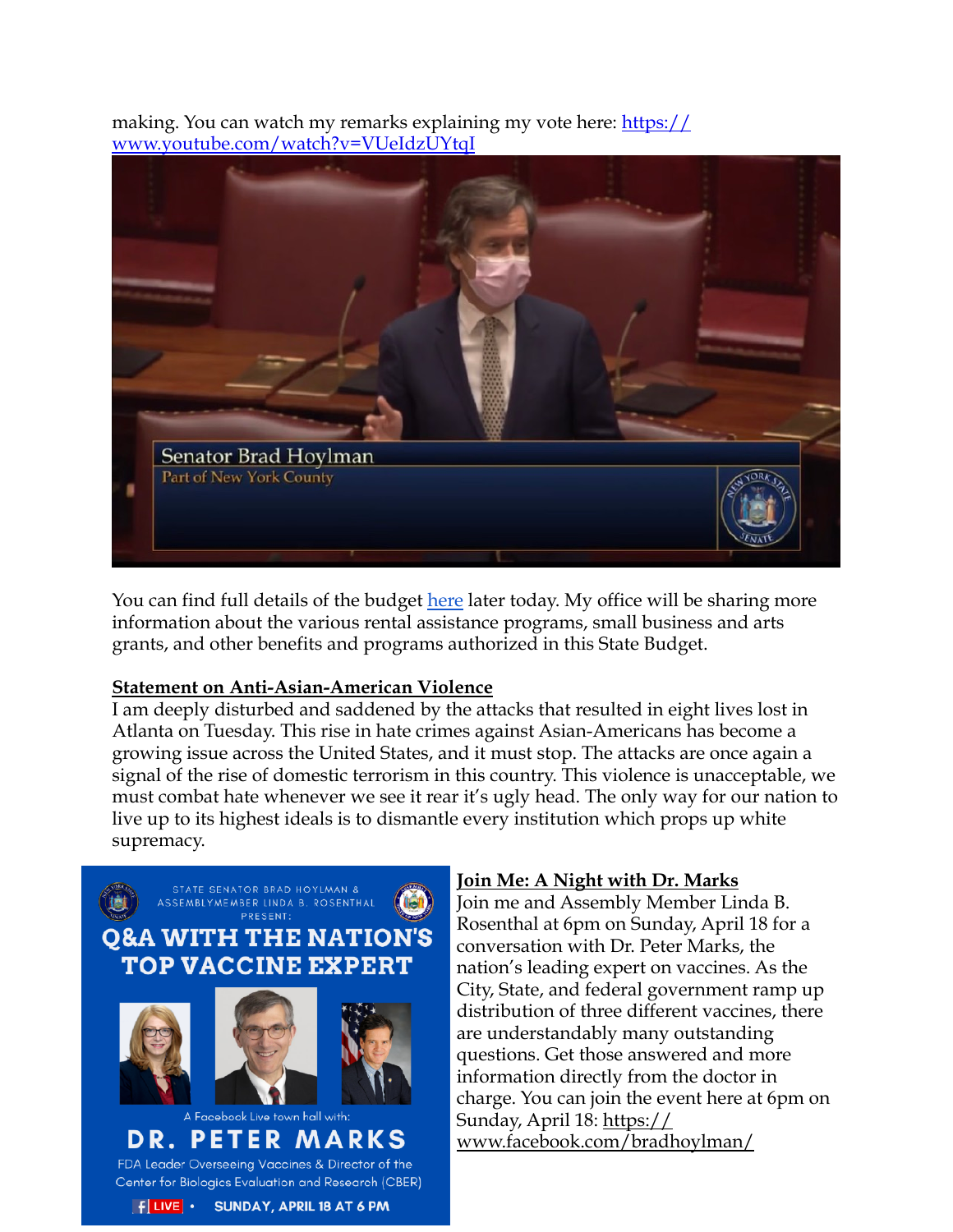#### **Marijuana Regulation & Taxation Act**

On March 30th, the Senate passed legislation I've co-sponsored since 2013, the Marijuana Regulation & Taxation Act (MRTA), which will establish a new office for the regulation of cannabis and decriminalize the recreational use of adult-use marijuana. The MRTA is the most progressive marijuana legalization legislation in the country, creating a framework for a new regulated industry that will prevent large companies from dominating the marketplace. To ensure that the business opportunities created by this legislation will benefit communities that have historically borne the brunt of marijuana criminalization, license applicants impacted by the war on drugs, who are low-income, or who have a prior marijuana-related conviction will be prioritized. I am grateful for the hard work and vision of my colleague Sen. Liz Krueger, who has championed this legislation for years, and for Senate Majority Leader Andrea Stewart-Cousins for her leadership in getting this bill across the finish line.

#### **Small Business Panel**

On March 30th, I co-sponsored a panel on small businesses in a post-pandemic Manhattan. CB6 Chair, Kyle Athayde, led the discussion with panelists MBP Gale Brewer, Jessica Walker (Manhattan Chamber of Commerce), Brian Owens (Restaurant Row East Alliance), Peter Walsh (Coogan's Restaurant), Peter Arndsten (Columbus-Amsterdam BID), Jessica Lappin (Downtown Alliance), Rose Pierre-Louis (The McSilver Institute for Poverty Policy and Research at NYU), and Sharon Hershkowitz (Balloon Saloon).

#### **Standing with Our nurses**

On March 16th, I joined NYSNA to reaffirm my commitment to passing the Safe Staffing for Quality Care Act in the Senate. As we all know, this pandemic has laid bare what nurses have been shouting from the rooftops for years: safe staffing levels are critical for the health of patients and staff. This legislation would heed those calls to mandate safe staffing levels and help keep our community healthy during this pandemic and beyond.

## **T.A.P. Funding**

Also on March 16th, I joined "Turn on the TAP" advocates to rally in support of restoring TAP eligibility to incarcerated New Yorkers. We know that providing opportunities for higher education empowers incarcerated individuals and in doing so significantly lowers the recidivism rate, makes prisons safer, increases their rate of employment, and strengthens our communities. Not only that but, studies show that every dollar spent on college in prison programs saves the state nearly \$5 in incarceration costs. If we open TAP to incarcerated individuals, the state would be poised to save nearly \$30 million a year. Expanding TAP eligibility to our incarcerated neighbors is not only the moral and just thing to do, it is the fiscally responsible thing to do. I stand with Turn on the TAP NY in asking our state to restore TAP funding so we can create a better life for those currently behind bars and disrupt the cycle of incarceration.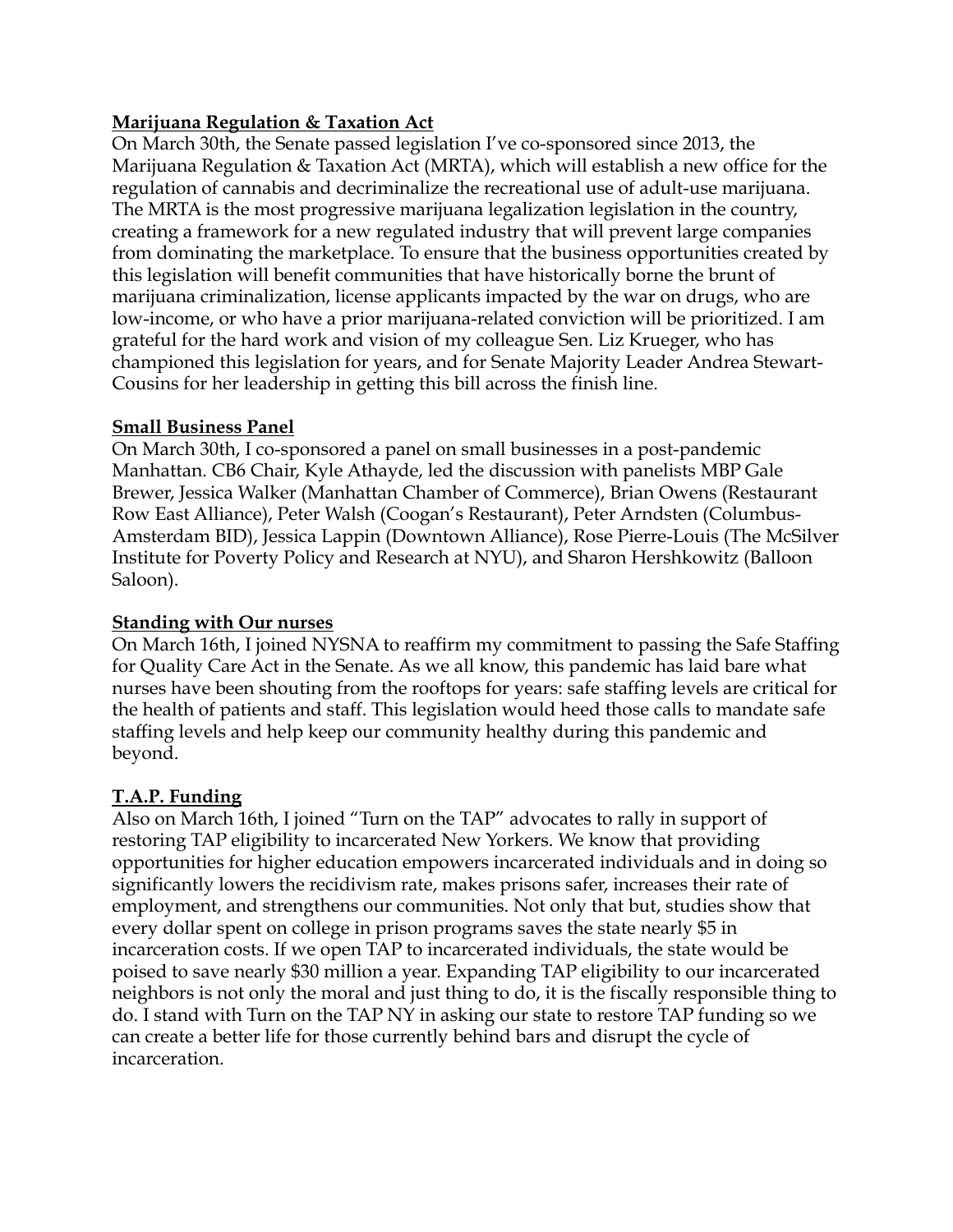

**SENATOR HOYLMAN'S ACCINE APPOINTMENT HELP CENTER** 

**I have launched a COVID-19 Vaccine Appointment Help Center because I've heard from so many of you about how difficult it is to get an appointment for a vaccine. If you live in my district, you can sign up using this form: [https://bit.ly/](https://bit.ly/HoylmanHelpCenter) [HoylmanHelpCenter](https://bit.ly/HoylmanHelpCenter)**

Please fill out the information on this form completely so we can help determine your eligibility, which will enable us to try to schedule an appointment for you. As appointments go very quickly, we urge you to continue to try to make your own appointment, too. We cannot guarantee an appointment because scheduling availability is subject to vaccine supply and other factors outside of our control. We also cannot guarantee that any appointments we schedule will be in your immediate neighborhood. Therefore, transportation may be required within the five boroughs. If we are successful in securing an appointment for you, we will contact you to let you know.

#### **Recent Bill Passage**

During budget negotiations, two important pieces of legislation I sponsor came to the Senate floor and were passed:

- On Wednesday March 24th, the Senate unanimously passed my bill ([S.1957-](https://www.nysenate.gov/legislation/bills/2021/S1957)  $\Delta$ ) to create universal access to veterans treatment courts in New York. Veterans treatment courts, which originated in Buffalo in 2008, provide veteran-defendants suffering from addiction or mental illness with links to specialized services as a diversion from the traditional criminal justice system and have proven to lower recidivism rates. This important bill, which has the support of New York State Health Foundation, will ensure that qualifying veterans in every county in the state would have an opportunity to have their cases diverted from traditional criminal prosecution into the more specialized treatment path accorded by a veterans treatment court after arrest.
- On Thursday March 25th, the Senate passed legislation I sponsor ([S.355](https://www.nysenate.gov/legislation/bills/2021/s355)) to prohibit fluids generated from hydrofracking or other oil and gas drilling from being spread on roads. Currently, these toxic and carcinogenic chemicals are used by dozens of cities, towns and private agencies across New York State as dust inhibiting or de-icing agents, despite the fact that they can seep into groundwater and contaminate nearby bodies of water. This bill was supported by NYPIRG, Riverkeeper, Food & Water Watch,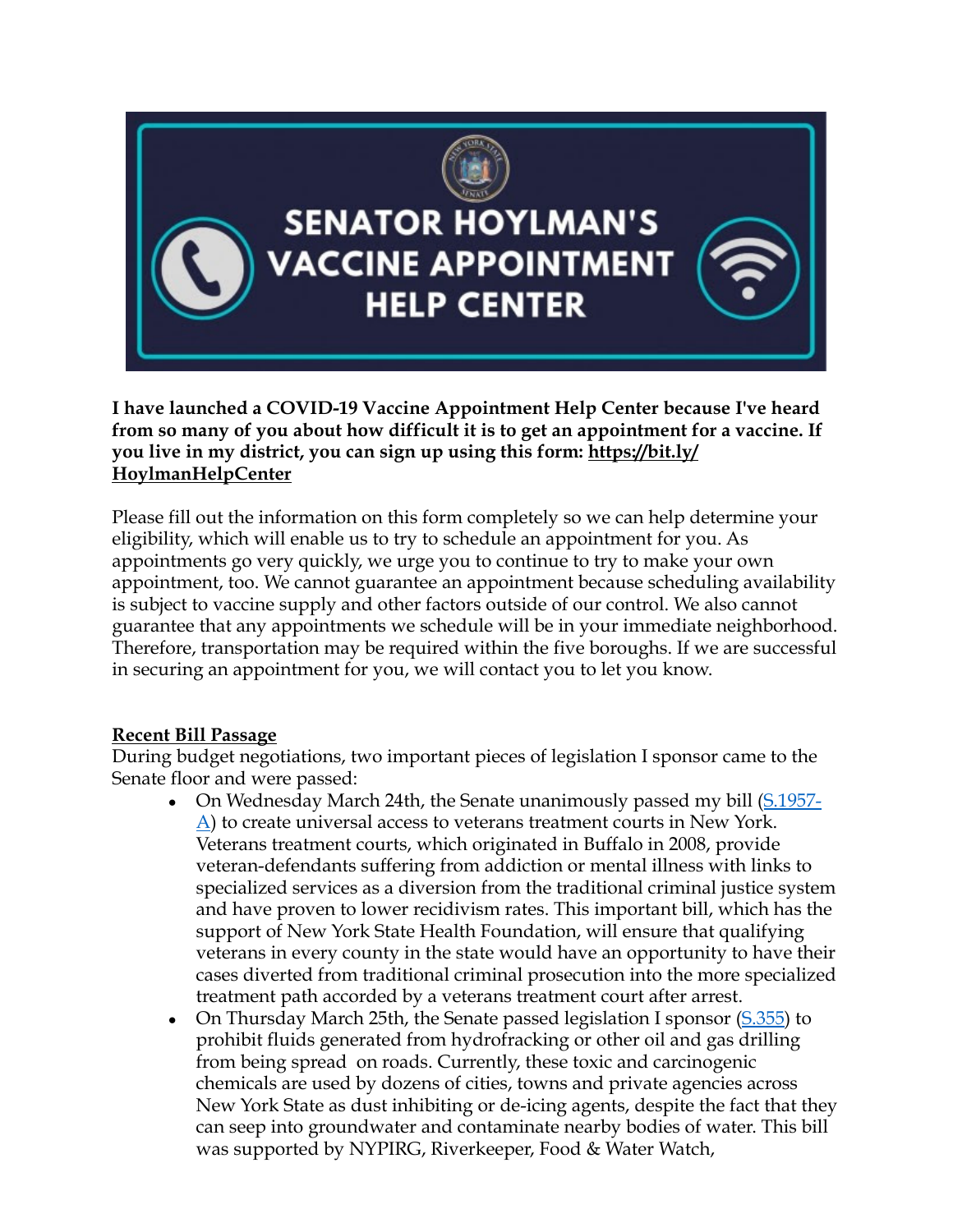Environmental Advocates NY, Castkill Mountainkeeper and Grassroots Environmental Education.

## **Voluntary COVID-19 Health Registry:**

On March 23rd, I introduced new legislation with 22 of my Senate colleagues to establish the New York State COVID-19 Health Registry ([S.5927](https://www.nysenate.gov/legislation/bills/2021/S5927)). The voluntary registry that my bill establishes would provide baseline health data to allow researchers and health professions the ability to track and investigate the condition of "long-haul" COVID-19, as well as other physical and mental health impacts of the disease. It's estimated that more than 10% of COVID-19 infections could develop into "Long COVID," including lingering respiratory problems, difficulty concentrating and potentially long-term disabilities. The registry created by my bill will assist New York in developing strategies to help COVID-19 survivors cope with this syndrome and understand the scope of this growing public health concern. The COVID-19 Health Registry is modeled after the World Trade Center Health Registry used to monitor the health of people directly exposed to the 9/11 World Trade Center disaster. You can read a Daily News article about my new bill, which is being supported by the New York AFL-CIO [here](https://www.nydailynews.com/coronavirus/ny-covid-state-registry-hoylman-20210322-v2kn5hmhh5dc5huuzjgw67ymvu-story.html).

## **Opposition to East River Park Demolition**

On March 23rd, I joined my colleagues, Senator Brian Kavanagh and Assemblymember Harvey Epstein in sending a letter to the NYS Office of Parks, Recreation and Historic Preservation to request that they preserve the East River Park's Track House and Tennis Center Comfort Station, currently slated for demolition as part of the East Side Coastal Resiliency (ESCR) project. Although the NYS Office of Parks, Recreation and Historic Preservation determined that the buildings are eligible for the National and State Registers of Historic Places, the NYC Office of Management and Budget, in consultation with them, determined that mitigation for these architectural resources consist only of photographic documentation before demolition. This plan would constitute a serious loss for the Lower East Side community. These structures are too architecturally, historically and culturally important to lose. You can read the letter [here.](https://drive.google.com/file/d/1q1HXoZ6A2qQAy0zXGT7TRb4Qbps49Lor/view?usp=sharing)

## **FOIL Appeal**

I appealed the response I received to my February 1st FOIL request to the NYC Department of Design and Construction (DDC) for a report resulting from the value engineering study that led to the transformation in the ESCR project design. I filed the FOIL application only after my October 22, 2020 letter to DDC went unanswered despite numerous attempts by my office to follow up. In response to my FOIL request, I was directed to a preliminary report that was heavily redacted. These redactions appear to obscure entire pages discussing the advantages and disadvantages of alternative design concepts for the ESCR Project. In my appeal to this response, I requested an unredacted version of the report. This lack of transparency denies access to discourse and reasoning surrounding the 2018 design change.

# **COVID-19 Vaccine Updates:**

All New Yorkers age 16+ are now eligible for the COVID-19 vaccine. New York City has now started offering walk-up vaccinations for residents 75+ at 25 sites within the city. This puts us in line with CDC guidance.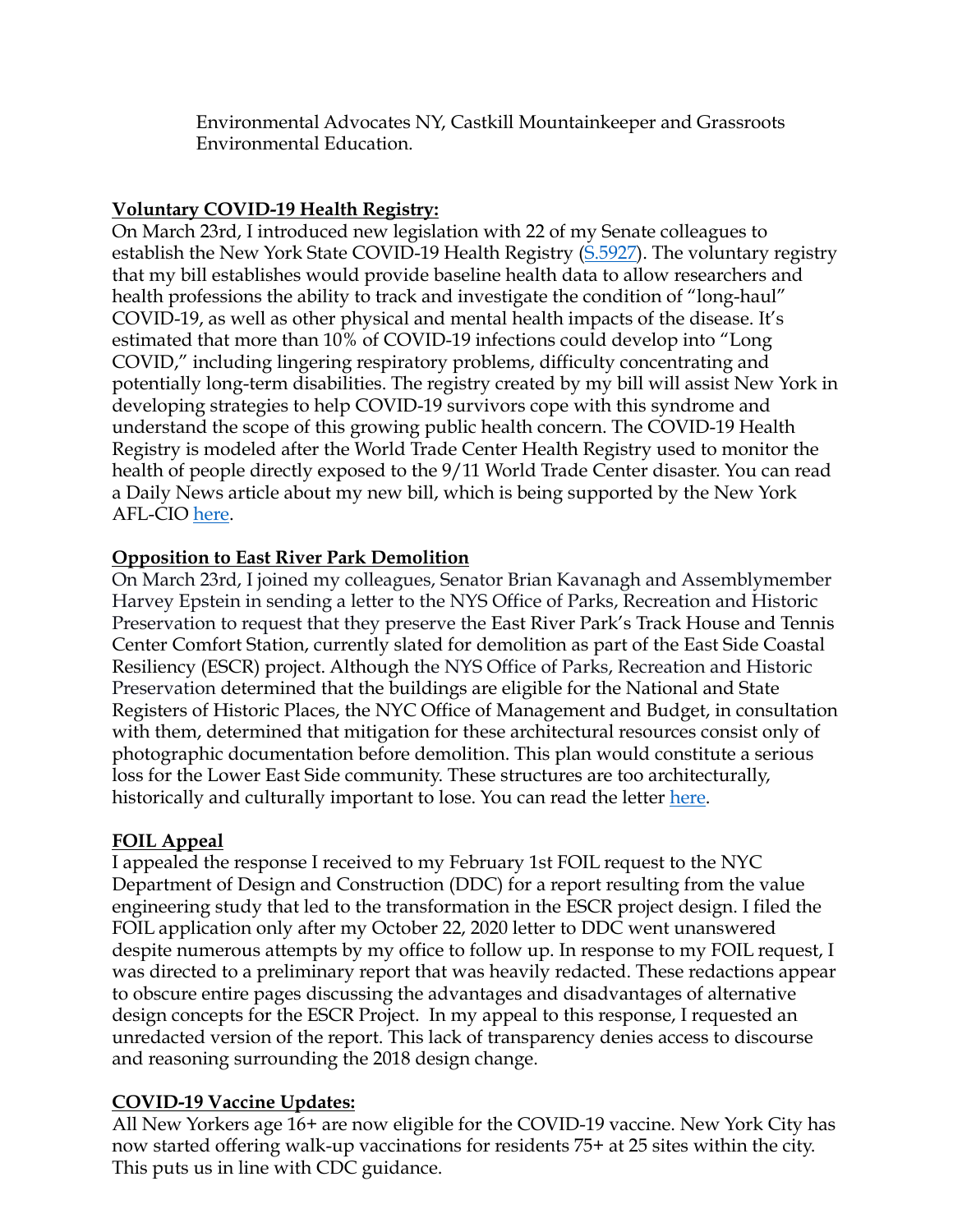New York City and New York State each have their own vaccination sites and ways to schedule your vaccine.

I am thankful that now as the rollout of the vaccine has moved forward, we are now possibly looking to return somewhat to normal soon. As frustrated as you are about how confusing this all is, and I'm committed to helping improve the vaccination signup process however I can, but for now I hope this information offers some clarity.

## **Scheduling a Vaccine through New York City**

**[Head here](http://email.sts.nysenate.gov/ls/click?upn=okrevnDuMx7BRChkkqyi7OLHT7hRS-2BEB7HLIgUcgOhw743Fge7heu787TW73GauIRztg_amvlkCylwMEtoX93xhPd-2BOvwUUAbDOTW2gE3tcg3d4zO8uuhwbV7nnTTp97OqsBaf-2FWbVSqR7uWcrRkRVBGWppO4gTeFpG-2BtaJBm4A2XF8OpNv0pEt4ELOQQM91ib8Ans-2BrolAc-2B3XGpJe3HQk1JPdUhVAhKY4w04L6NEuXJk9giGIpXuuc6T9qiTUyl0XlVZa-2FCXVw6CfSmPCKf1TGztoaeGwv4szMvXmadOrwmRfZkEGOzfcUMebMnuvYmnil78H89PXhOseJhxmG8LPUtM5DpkHZv5RtasfCqzkE3yG-2BmogetpSg3gZpGzfLnlJeRAGVTmMZdy8cT7-2FBk-2F-2FxG8Cgts12Lzh3Bdp5SICKoXMlwwymEpH4vVXRPENdfZ4LfVUREEe0wuyNL4J3E2EQ2IH4IPAi0R80UCg707GL0dioGK297N67bFa3ErSTpSRmkIzUlg2Ygl1QwWUct5XBS8f5qgLjBu746xxOWqL-2BMmgk9oESawBn4T-2BVtLHk4-2Fq6eyriuIT6xysmF3EQtGrFfFQ-3D-3D)** to find NYC vaccination locations. Plug in your zip code and you can find locations near you. If you are currently eligible, you can schedule appointments directly with vaccine providers, either by email or phone.

To schedule an appointment by phone please call 877-VAX-4NYC or 877-829-4692. If you need technical assistance or are receiving an error when using the COVID-19 Vaccine Hubs portal, please call 800-831-8196.

The New York City "**[Vaccine Command Center](http://email.sts.nysenate.gov/ls/click?upn=-2FUeB4rNcocRHNJExEbkInhmgg2hkCiG8LCEu-2F6nqR0VJkBrd24q2GWDf9IOX9njUaSULQngbQ13oV3iJx3tzfV8ym0SOypXsFrLXxL5TrrI-3D1X7L_amvlkCylwMEtoX93xhPd-2BOvwUUAbDOTW2gE3tcg3d4zO8uuhwbV7nnTTp97OqsBaf-2FWbVSqR7uWcrRkRVBGWppO4gTeFpG-2BtaJBm4A2XF8OpNv0pEt4ELOQQM91ib8Ans-2BrolAc-2B3XGpJe3HQk1JPdUhVAhKY4w04L6NEuXJk9giGIpXuuc6T9qiTUyl0XlVZa-2FCXVw6CfSmPCKf1TGztoaeGwv4szMvXmadOrwmRfZkEGOzfcUMebMnuvYmnil78H89PXhOseJhxmG8LPUtM5DpkHZv5RtasfCqzkE3yG8QmuelK08SK8O6W8sMPH1Tx0ql-2BQG5aBkB-2Bai6LKpPrmdGtto7uL31ET-2BS2Ojd5iZPbnvih-2FN4FqN-2B7CuYJmTgi92K036GWnUSxIL5ADQGOBjJqrH8S1B3JlpyZe0zOcvUx51ABQsFe1JkNZg5Lz-2FHPOFckW1QcoC8WKQ1ZIfdn9jD-2F4bScOliAwCo7o7486TXrbYawnwXjHV5ZJ3qoc6NNbumVWphnqH6mOXx-2FxDEPg-3D-3D)**" can answer other questions and provide you with additional information like vaccination rates.

## **Scheduling a Vaccine through New York State**

Here is state guidance on how to sign up for a vaccine.

- **•** Health care workers who are part of Phase 1a will continue to be vaccinated at hospitals and other clinical settings.
- **•** People age 65 and over or immunocompromised will primarily be vaccinated at pharmacies and other sites that are part of the "retail network." If you are eligible please [fill this out](http://email.sts.nysenate.gov/ls/click?upn=hQB1rI1fzFBn3mMhkxQ2ZocRqWTRDvfvUkfTg-2BjhGozpPrlKTvCmWjIU91CJGStJzh5ozyDZdRtk9D4SlmdQ7g-3D-3DuE-t_amvlkCylwMEtoX93xhPd-2BOvwUUAbDOTW2gE3tcg3d4zO8uuhwbV7nnTTp97OqsBaf-2FWbVSqR7uWcrRkRVBGWppO4gTeFpG-2BtaJBm4A2XF8OpNv0pEt4ELOQQM91ib8Ans-2BrolAc-2B3XGpJe3HQk1JPdUhVAhKY4w04L6NEuXJk9giGIpXuuc6T9qiTUyl0XlVZa-2FCXVw6CfSmPCKf1TGztoaeGwv4szMvXmadOrwmRfZkEGOzfcUMebMnuvYmnil78H89PXhOseJhxmG8LPUtM5DpkHZv5RtasfCqzkE3yG-2Bu-2BSYgciM-2BVxIs37XOWrzGVMfEWB-2BGkzGvD-2BRJ2NYDaROv6QlZDGvlNHj9gkDO5S-2FrVAUV-2BYKefOPDFz2MrtoEAkQd8s6X-2BbSXuQKaNpDEe2ap2WAYZfMf4So83FLu1M3OIGbWOZyvKpYZdNVGybt73UBn8dsBy0UD4aRBbIJxbu-2B2SmgI6DBgQKEbobE9oO0s18t7BSzuA8I3EMqWaCTgLtMyxaF2-2BAYN-2Bl3wU8Y-2B9Q-3D-3D) and then you will be able to schedule a vaccination using the same site. If you have any questions on how to use the form and website, please use this [resource page.](http://email.sts.nysenate.gov/ls/click?upn=NXoW66Uxq2lz19nq-2B3B6OE3diGTBXuS9BBHALQZs1xK5UNGJcs-2BFOK-2B4VOWCU8xJhcRWxIqV3Dh-2BQjPW3szKAYME02bCBzhKqNbLpMVYsMOog63F5sbCznH1DJRKwoR3zRrIFtMKglB54nvut9CdtZ-2F-2BRFWZ2qzB-2FH1uGSFf880-3DMvQk_amvlkCylwMEtoX93xhPd-2BOvwUUAbDOTW2gE3tcg3d4zO8uuhwbV7nnTTp97OqsBaf-2FWbVSqR7uWcrRkRVBGWppO4gTeFpG-2BtaJBm4A2XF8OpNv0pEt4ELOQQM91ib8Ans-2BrolAc-2B3XGpJe3HQk1JPdUhVAhKY4w04L6NEuXJk9giGIpXuuc6T9qiTUyl0XlVZa-2FCXVw6CfSmPCKf1TGztoaeGwv4szMvXmadOrwmRfZkEGOzfcUMebMnuvYmnil78H89PXhOseJhxmG8LPUtM5DpkHZv5RtasfCqzkE3yG8QEHd2qRtz1wZ1rlgp-2FQijaj9tzQmN1gagnFZva4WkgzvYfW2CgX23dWTs9uCn2sKjS6MEOjoez9arSO0p-2BT93MTsXJw1o2Tsu-2F2EiQFMNsg4csLOE6-2FqOKgjzD1lbSuaX935Dpj5Xic-2FazfrYst6UQ0AEVzz2SsZMQ9wWBCRrrewuJuB4HwIR-2B1JMxtSU9LhmV0NEywm4b09ZxU0gYac9LUPcJck25nSLuLa-2FthDVFA-3D-3D) Additionally, the COVID-19 Vaccination Hotline is open 7AM - 10PM, 7 days a week, for scheduling vaccination appointments for eligible New Yorkers: 1-833-NYS-4-VAX (1-833-697-4829).
- **•** Public employees (for example, police departments, public school teachers and MTA employees) will primarily be vaccinated through their employers' relevant health programs or as organized by their unions.

If you are interested in scheduling a vaccine at the Javits Center can do so through **[heading here](http://email.sts.nysenate.gov/ls/click?upn=4Y5aWVJQq-2BKcRdgVw7l0Tii0DGBnULz5nHWN9OCFB5-2F0-2F5jwI1vAhY4dFbmGUcHCfPfjtOmft47tC0qGWer-2FGAJqcAm-2FGCGmrVdCmm2iiFI-3DEttm_amvlkCylwMEtoX93xhPd-2BOvwUUAbDOTW2gE3tcg3d4zO8uuhwbV7nnTTp97OqsBaf-2FWbVSqR7uWcrRkRVBGWppO4gTeFpG-2BtaJBm4A2XF8OpNv0pEt4ELOQQM91ib8Ans-2BrolAc-2B3XGpJe3HQk1JPdUhVAhKY4w04L6NEuXJk9giGIpXuuc6T9qiTUyl0XlVZa-2FCXVw6CfSmPCKf1TGztoaeGwv4szMvXmadOrwmRfZkEGOzfcUMebMnuvYmnil78H89PXhOseJhxmG8LPUtM5DpkHZv5RtasfCqzkE3yG9Eqkla8tVxMQkQ4ZyDlRxeQgRI-2B83oQzV3NYcXasp9EbrkRk81mWGZuxsRWsZDqZ9hWXz9kgSJCVH0ZN-2FKHdJw1vbhcbP9s01E6zNLeYnRyG-2FP1b6RQcIpvEiVBvNeHTy093iEQUR8MSRCwhxAwiQ6X-2BLYdEZj-2F-2FBcrrNj19dSYjWNxVyUkVWkWYhOJSwyTsH27o-2FeG33pyM83Hznx4LqqvKV5YQ5e25wHuUYuTgwZBw-3D-3D)** or calling 888-364-3065. *Disclaimer: this page has crashed with an influx of interest and may crash again.* 

# **COVID-19 Testing**

COVID-19 positivity rates are increasing across the city. Please get tested and help keep the rate of spread down. I'd suggest going to NYC Health & Hospitals sites. They typically have shorter lines, results come in 48-72 hours, and it's FREE whether or not [you have insurance. You can find NYC](http://email.sts.nysenate.gov/ls/click?upn=NB49NBK8G-2FaeYC0T4MHapDicI66z4g-2FZwOo-2BHvhLKXOk3xM3qsCYCnevX51ttSdaWc-2FrXEl3C-2BaVFnJ1CQ3S8e-2FPr1Z54hI3mluNWho6iIZd-2FYZn0yMWOsrloopEHsQpF9Tv7zvS0ae-2FIqjOsy2Rbm22iWPQqBvS3VYG01eyQJvwMRSUDzljDHklA4QdELEpY7NO78lyOgMyNnMIS2i7VrCS21cDjT-2F20Z2mwbOrUP9FKPy65qc0bHVdj1o0EXvUrNk-2Ff7o56EHbJT6gFy8fHbTdqyaG3ALURXlsOxSmVUWX0fyksA9yrCByJqg8K3SnbrkyvufaRKfvafTygU8lQE5hxyHoLA18npTQYCPUAOHpBBlicrPMNK23VX4l-2FHKphhs9EbJn3kExk95SL0HIFuClLgKiVlswmjAnbhpFZNsVyrGdrhWoDdnebwcwOPHlfV44ViMGef1-2BhSrrETsvV81XGFS9yXAcmQEb6IEVUmPJkP5NsgYNhq17ZxQJhRcHv6e-2FA4KsDBn0NXhXumWieAYUdYDS5Z0A-2BFOvmxjITFWRZTOIGPzjY9nYGQPoXfvGdM2RhXjt0TCuH2Cy5YFzTDndN3v-2B-2F5B9hi4fUwYxAZRHpmfQt4ij0NklRLoTInAbZ26xLHs-2FXT8oAXZsQfKG0uhdl4quppi5wVEUaixECGvS6u8htmDnTMivJWkSJF0aQi8sq4UdOSM3h2x7P6wLM8Al7kInEthbaPZdkL2cATwLfYe28IH-2BzKnUfidAP23-2BJYX64P89d9o1W13OXR25sjIYUXZcEhBD77P8ompcCmWNIltijLVO10hqM2MI1FIdbg8EPSjXitSZvtA57-2FWXRyUKWUDXtnBG-2FrTjNb-2FO5aWZxC-2BRjLa4pOU4XSDvPun99BAWnxY1PKel03VhfRQQBf75rVSoV1GHS3PTkfyB4ycPtadLupAl5cyVjMyHhBmgE9qQex9R5ebfPhFNmrdxM4KDXqBYq7KBlKiyGVFcVyJtgeqeSgv1HmqlmHIyBQVE5LTX3gs81r7ANHvoYRyJomLnM14FNsGaosD5YmsCxBkTLK1C4gXDPf0c4VU9-2FzxHO644oYLRXh2-2ByOrSIRBuEhELMeCTR4CJ04v-2F31iBq3c2UWTyZCUKzq5WCkMGE6xVWLjT-2Bo0y6r61soKv0MAP7D27O2Hkp48OjFTHXndhfJqkITI-2F8-2FyXD88RU-2FXSJ6bCXPxvFxDtruaAXvVPC1ljb3sbJHu1Z6ku0ovIBBnv77AyypKw9LF-2Bw3kpaHN-2Ff6jSY6Gsq-2FpYyaZ9PtvSZgtVvtJaNKpde0-2FwaK1wE-2FhZ4PA3SJ6svtVpPdsOpa7hU-2F5nK-2FKLgdD0NgpqBRD1FtoBcBjQEB6J6jAERh54DswkF7qR-2B6OGSTi6CEPKd5OWUpLZ-2BqCQZ9LqHztKXSfhohSsJz73shXhzncbj-2Bc3E1beg29JiYOtlXBb6MFpHb7dRXRafxKvMhXR78HowM7I0PXqCsOCyK1nOd3Zma7qxRXIESPKcmaxNj9LLG8MBkObIu3SMFXgp6ng8qUNYu9bkCKawiMf1YO2TmyO2vwRJEm8csyhzGPT2Z5f728E8XKpgMx1OsfkNhmPsx0YAITJKm1x3PHNa6-2FMRlxr-2FivZrzVkJgHYCiGcQYsGdiTv41Q6gt6Ejzn4DjtoS7WCzTOJo9JNHSduNeWEVvBM23-2B5CFCWPrUn47LWRzH2g0O3t0eSuArnLVy-2FpR1-2FOVKh-2FI9gQzEIAz8f8SfnNzourRJZKlw4DBgA7Sa4f3miBieukXl5V38YN7p5FTacA4Cb2hWSHTO2ZY8LWX2voWkr0Kx-2FPQ0dMaV7mkp43BfHSMClzowQf2QS4uML5Rt78sfT4zki0xVhZUCPHZANHULM435HMd6kIorex6hrv-2FADHSU2O-2FUT8eRjXKL46FOzlr95zGA0gqbaZYT)'[s sites here:](http://email.sts.nysenate.gov/ls/click?upn=NB49NBK8G-2FaeYC0T4MHapDicI66z4g-2FZwOo-2BHvhLKXOk3xM3qsCYCnevX51ttSdaWc-2FrXEl3C-2BaVFnJ1CQ3S8e-2FPr1Z54hI3mluNWho6iIZd-2FYZn0yMWOsrloopEHsQpF9Tv7zvS0ae-2FIqjOsy2Rbm22iWPQqBvS3VYG01eyQJvwMRSUDzljDHklA4QdELEpY7NO78lyOgMyNnMIS2i7VrCS21cDjT-2F20Z2mwbOrUP9FKPy65qc0bHVdj1o0EXvUrNk-2Ff7o56EHbJT6gFy8fHbTdqyaG3ALURXlsOxSmVUWX0fyksA9yrCByJqg8K3SnbrkyvufaRKfvafTygU8lQE5hxyHoLA18npTQYCPUAOHpBBlicrPMNK23VX4l-2FHKphhs9EbJn3kExk95SL0HIFuClLgKiVlswmjAnbhpFZNsVyrGdrhWoDdnebwcwOPHlfV44ViMGef1-2BhSrrETsvV81XGFS9yXAcmQEb6IEVUmPJkP5NsgYNhq17ZxQJhRcHv6e-2FA4KsDBn0NXhXumWieAYUdYDS5Z0A-2BFOvmxjITFWRZTOIGPzjY9nYGQPoXfvGdM2RhXjt0TCuH2Cy5YFzTDndN3v-2B-2F5B9hi4fUwYxAZRHpmfQt4ij0NklRLoTInAbZ26xLHs-2FXT8oAXZsQfKG0uhdl4quppi5wVEUaixECGvS6u8htmDnTMivJWkSJF0aQi8sq4UdOSM3h2x7P6wLM8Al7kInEthbaPZdkL2cATwLfYe28IH-2BzKnUfidAP23-2BJYX64P89d9o1W13OXR25sjIYUXZcEhBD77P8ompcCmWNIltijLVO10hqM2MI1FIdbg8EPSjXitSZvtA57-2FWXRyUKWUDXtnBG-2FrTjNb-2FO5aWZxC-2BRjLa4pOU4XSDvPun99BAWnxY1PKel03VhfRQQBf75rVSoV1GHS3PTkfyB4ycPtadLupAl5cyVjMyHhBmgE9qQex9R5ebfPhFNmrdxM4KDXqBYq7KBlKiyGVFcVyJtgeqeSgv1HmqlmHIyBQVE5LTX3gs81r7ANHvoYRyJomLnM14FNsGaosD5YmsCxBkTLK1C4gXDPf0c4VU9-2FzxHO644oYLRXh2-2ByOrSIRBuEhELMeCTR4CJ04v-2F31iBq3c2UWTyZCUKzq5WCkMGE6xVWLjT-2Bo0y6r61soKv0MAP7D27O2Hkp48OjFTHXndhfJqkITI-2F8-2FyXD88RU-2FXSJ6bCXPxvFxDtruaAXvVPC1ljb3sbJHu1Z6ku0ovIBBnv77AyypKw9LF-2Bw3kpaHN-2Ff6jSY6Gsq-2FpYyaZ9PtvSZgtVvtJaNKpde0-2FwaK1wE-2FhZ4PA3SJ6svtVpPdsOpa7hU-2F5nK-2FKLgdD0NgpqBRD1FtoBcBjQEB6J6jAERh54DswkF7qR-2B6OGSTi6CEPKd5OWUpLZ-2BqCQZ9LqHztKXSfhohSsJz73shXhzncbj-2Bc3E1beg29JiYOtlXBb6MFpHb7dRXRafxKvMhXR78HowM7I0PXqCsOCyK1nOd3Zma7qxRXIESPKcmaxNj9LLG8MBkObIu3SMFXgp6ng8qUNYu9bkCKawiMf1YO2TmyO2vwRJEm8csyhzGPT2Z5f728E8XKpgMx1OsfkNhmPsx0YAITJKm1x3PHNa6-2FMRlxr-2FivZrzVkJgHYCiGcQYsGdiTv41Q6gt6Ejzn4DjtoS7WCzTOJo9JNHSduNeWEVvBM23-2B5CFCWPrUn47LWRzH2g0O3t0eSuArnLVy-2FpR1-2FOVKh-2FI9gQzEIAz8f8SfnNzourRJZKlw4DBgA7Sa4f3miBieukXl5V38YN7p5FTacA4Cb2hWSHTO2ZY8LWX2voWkr0Kx-2FPQ0dMaV7mkp43BfHSMClzowQf2QS4uML5Rt78sfT4zki0xVhZUCPHZANHULM435HMd6kIorex6hrv-2FADHSU2O-2FUT8eRjXKL46FOzlr95zGA0gqbaZYT) **[https://](http://email.sts.nysenate.gov/ls/click?upn=NB49NBK8G-2FaeYC0T4MHapDicI66z4g-2FZwOo-2BHvhLKXOk3xM3qsCYCnevX51ttSdaWc-2FrXEl3C-2BaVFnJ1CQ3S8e-2FPr1Z54hI3mluNWho6iIZd-2FYZn0yMWOsrloopEHsQpF9Tv7zvS0ae-2FIqjOsy2Rbm22iWPQqBvS3VYG01eyQJvwMRSUDzljDHklA4QdELEpY7NO78lyOgMyNnMIS2i7VrCS21cDjT-2F20Z2mwbOrUP9FKPy65qc0bHVdj1o0EXvUrNk-2Ff7o56EHbJT6gFy8fHbTdqyaG3ALURXlsOxSmVUWX0fyksA9yrCByJqg8K3SnbrkyvufaRKfvafTygU8lQE5hxyHoLA18npTQYCPUAOHpBBlicrPMNK23VX4l-2FHKphhs9EbJn3kExk95SL0HIFuClLgKiVlswmjAnbhpFZNsVyrGdrhWoDdnebwcwOPHlfV44ViMGef1-2BhSrrETsvV81XGFS9yXAcmQEb6IEVUmPJkP5NsgYNhq17ZxQJhRcHv6e-2FA4KsDBn0NXhXumWieAYUdYDS5Z0A-2BFOvmxjITFWRZTOIGPzjY9nYGQPoXfvGdM2RhXjt0TCuH2Cy5YFzTDndN3v-2B-2F5B9hi4fUwYxAZRHpmfQt4ij0NklRLoTInAbZ26xLHs-2FXT8oAXZsQfKG0uhdl4quppi5wVEUaixECGvS6u8htmDnTMivJWkSJF0aQi8sq4UdOSM3h2x7P6wLM8Al7kInEthbaPZdkL2cATwLfYe28IH-2BzKnUfidAP23-2BJYX64P89d9o1W13OXR25sjIYUXZcEhBD77P8ompcCmWNIltijLVO10hqM2MI1FIdbg8EPSjXitSZvtA57-2FWXRyUKWUDXtnBG-2FrTjNb-2FO5aWZxC-2BRjLa4pOU4XSDvPun99BAWnxY1PKel03VhfRQQBf75rVSoV1GHS3PTkfyB4ycPtadLupAl5cyVjMyHhBmgE9qQex9R5ebfPhFNmrdxM4KDXqBYq7KBlKiyGVFcVyJtgeqeSgv1HmqlmHIyBQVE5LTX3gs81r7ANHvoYRyJomLnM14FNsGaosD5YmsCxBkTLK1C4gXDPf0c4VU9-2FzxHO644oYLRXh2-2ByOrSIRBuEhELMeCTR4CJ04v-2F31iBq3c2UWTyZCUKzq5WCkMGE6xVWLjT-2Bo0y6r61soKv0MAP7D27O2Hkp48OjFTHXndhfJqkITI-2F8-2FyXD88RU-2FXSJ6bCXPxvFxDtruaAXvVPC1ljb3sbJHu1Z6ku0ovIBBnv77AyypKw9LF-2Bw3kpaHN-2Ff6jSY6Gsq-2FpYyaZ9PtvSZgtVvtJaNKpde0-2FwaK1wE-2FhZ4PA3SJ6svtVpPdsOpa7hU-2F5nK-2FKLgdD0NgpqBRD1FtoBcBjQEB6J6jAERh54DswkF7qR-2B6OGSTi6CEPKd5OWUpLZ-2BqCQZ9LqHztKXSfhohSsJz73shXhzncbj-2Bc3E1beg29JiYOtlXBb6MFpHb7dRXRafxKvMhXR78HowM7I0PXqCsOCyK1nOd3Zma7qxRXIESPKcmaxNj9LLG8MBkObIu3SMFXgp6ng8qUNYu9bkCKawiMf1YO2TmyO2vwRJEm8csyhzGPT2Z5f728E8XKpgMx1OsfkNhmPsx0YAITJKm1x3PHNa6-2FMRlxr-2FivZrzVkJgHYCiGcQYsGdiTv41Q6gt6Ejzn4DjtoS7WCzTOJo9JNHSduNeWEVvBM23-2B5CFCWPrUn47LWRzH2g0O3t0eSuArnLVy-2FpR1-2FOVKh-2FI9gQzEIAz8f8SfnNzourRJZKlw4DBgA7Sa4f3miBieukXl5V38YN7p5FTacA4Cb2hWSHTO2ZY8LWX2voWkr0Kx-2FPQ0dMaV7mkp43BfHSMClzowQf2QS4uML5Rt78sfT4zki0xVhZUCPHZANHULM435HMd6kIorex6hrv-2FADHSU2O-2FUT8eRjXKL46FOzlr95zGA0gqbaZYT)**

**[www.nychealthandhospitals.org/covid-19-testing-sites/](http://email.sts.nysenate.gov/ls/click?upn=NB49NBK8G-2FaeYC0T4MHapDicI66z4g-2FZwOo-2BHvhLKXOk3xM3qsCYCnevX51ttSdaWc-2FrXEl3C-2BaVFnJ1CQ3S8e-2FPr1Z54hI3mluNWho6iIZd-2FYZn0yMWOsrloopEHsQpF9Tv7zvS0ae-2FIqjOsy2Rbm22iWPQqBvS3VYG01eyQJvwMRSUDzljDHklA4QdELEpY7NO78lyOgMyNnMIS2i7VrCS21cDjT-2F20Z2mwbOrUP9FKPy65qc0bHVdj1o0EXvUrNk-2Ff7o56EHbJT6gFy8fHbTdqyaG3ALURXlsOxSmVUWX0fyksA9yrCByJqg8K3SnbrkyvufaRKfvafTygU8lQE5hxyHoLA18npTQYCPUAOHpBBlicrPMNK23VX4l-2FHKphhs9EbJn3kExk95SL0HIFuClLgKiVlswmjAnbhpFZNsVyrGdrhWoDdnebwcwOPHlfV44ViMGef1-2BhSrrETsvV81XGFS9yXAcmQEb6IEVUmPJkP5NsgYNhq17ZxQJhRcHv6e-2FA4KsDBn0NXhXumWieAYUdYDS5Z0A-2BFOvmxjITFWRZTOIGPzjY9nYGQPoXfvGdM2RhXjt0TCuH2Cy5YFzTDndN3v-2B-2F5B9hi4fUwYxAZRHpmfQt4ij0NklRLoTInAbZ26xLHs-2FXT8oAXZsQfKG0uhdl4quppi5wVEUaixECGvS6u8htmDnTMivJWkSJF0aQi8sq4UdOSM3h2x7P6wLM8Al7kInEthbaPZdkL2cATwLfYe28IH-2BzKnUfidAP23-2BJYX64P89d9o1W13OXR25sjIYUXZcEhBD77P8ompcCmWNIltijLVO10hqM2MI1FIdbg8EPSjXitSZvtA57-2FWXRyUKWUDXtnBG-2FrTjNb-2FO5aWZxC-2BRjLa4pOU4XSDvPun99BAWnxY1PKel03VhfRQQBf75rVSoV1GHS3PTkfyB4ycPtadLupAl5cyVjMyHhBmgE9qQex9R5ebfPhFNmrdxM4KDXqBYq7KBlKiyGVFcVyJtgeqeSgv1HmqlmHIyBQVE5LTX3gs81r7ANHvoYRyJomLnM14FNsGaosD5YmsCxBkTLK1C4gXDPf0c4VU9-2FzxHO644oYLRXh2-2ByOrSIRBuEhELMeCTR4CJ04v-2F31iBq3c2UWTyZCUKzq5WCkMGE6xVWLjT-2Bo0y6r61soKv0MAP7D27O2Hkp48OjFTHXndhfJqkITI-2F8-2FyXD88RU-2FXSJ6bCXPxvFxDtruaAXvVPC1ljb3sbJHu1Z6ku0ovIBBnv77AyypKw9LF-2Bw3kpaHN-2Ff6jSY6Gsq-2FpYyaZ9PtvSZgtVvtJaNKpde0-2FwaK1wE-2FhZ4PA3SJ6svtVpPdsOpa7hU-2F5nK-2FKLgdD0NgpqBRD1FtoBcBjQEB6J6jAERh54DswkF7qR-2B6OGSTi6CEPKd5OWUpLZ-2BqCQZ9LqHztKXSfhohSsJz73shXhzncbj-2Bc3E1beg29JiYOtlXBb6MFpHb7dRXRafxKvMhXR78HowM7I0PXqCsOCyK1nOd3Zma7qxRXIESPKcmaxNj9LLG8MBkObIu3SMFXgp6ng8qUNYu9bkCKawiMf1YO2TmyO2vwRJEm8csyhzGPT2Z5f728E8XKpgMx1OsfkNhmPsx0YAITJKm1x3PHNa6-2FMRlxr-2FivZrzVkJgHYCiGcQYsGdiTv41Q6gt6Ejzn4DjtoS7WCzTOJo9JNHSduNeWEVvBM23-2B5CFCWPrUn47LWRzH2g0O3t0eSuArnLVy-2FpR1-2FOVKh-2FI9gQzEIAz8f8SfnNzourRJZKlw4DBgA7Sa4f3miBieukXl5V38YN7p5FTacA4Cb2hWSHTO2ZY8LWX2voWkr0Kx-2FPQ0dMaV7mkp43BfHSMClzowQf2QS4uML5Rt78sfT4zki0xVhZUCPHZANHULM435HMd6kIorex6hrv-2FADHSU2O-2FUT8eRjXKL46FOzlr95zGA0gqbaZYT)**. I also strongly recommend getting the COVID-19 Alert NY app to receive exposure alerts: **[https://](http://email.sts.nysenate.gov/ls/click?upn=NB49NBK8G-2FaeYC0T4MHapDicI66z4g-2FZwOo-2BHvhLKXOk3xM3qsCYCnevX51ttSdaWc-2FrXEl3C-2BaVFnJ1CQ3S8e-2FPr1Z54hI3mluNWho6iIZd-2FYZn0yMWOsrloopEHsQpF9Tv7zvS0ae-2FIqjOsy2Rbm22iWPQqBvS3VYG01eyQJvwMRSUDzljDHklA4QdELEpY7NO78lyOgMyNnMIS2i7VrCS21cDjT-2F20Z2mwbOrUP9FKPy65qc0bHVdj1o0EXvUrNk-2Ff7o56EHbJT6gFy8fHbTdqyaG3ALURXlsOxSmVUWX0fyksA9yrCByJqg8K3SnbrkyvufaRKfvafTygU8lQE5hxyHoLA18npTQYCPUAOHpBBlicrPMNK23VX4l-2FHKphhs9EbJn3kExk95SL0HIFuClLgKiVlswmjAnbhpFZNsVyrGdrhWoDdnebwcwOPHlaHkDTfpnGus4fTvrI2ZURWRBVIlw2d3vSPVvoiOOAFEZf3P1ouSW8oTR1fq-2F6YSa9Uy2GI2h9h392DT-2FpqdO-2FfzGF7nyjSGzgqWYm0LWRHOJ6S9AlQE-2BljBdH-2FTgvOYfjlaOIfrQ18UfwbHa8uPHzF3lwD3z-2BtCLP7BsZaacqTuJUulQuFMHn3nGuPmVgCujFEnLWgWu8b1d4KXWifD1pWKe4zj2LTn6UCsTDeZNJwOJ7fvms3FmS0sG0pPl8Cg9BCzSTmcgCmMKb7yJDuZkI-2BTisAngTrYIBAJzzEyI2Oo4L3lOGaznKEqGZsGTlH0ce3CtVVk9OoLCsMCcSC5QPHbSe9am8sUjUIsFXgovaZ7hsQVDKtq8Jw41X8ZGjlGRkqimcM5SGZN5W1bhj9OpeH4DK6A7KqInNCv7TQ2ggO-2BHa41UYDivMo3S9F9Uhn9-2FjxACc5XUVgwLUHdl144-2BgSkMMpaHDXqXM5rG1Pc1x0MPRD0A8n1w3-2FMDdmtjyFy-2F8XxF9fFKNLThI0dek7X7WTJFSabLIZ29XHL0ewuJ2354wlGgJFYxV8UmHDewNNz17zvgWVgZv4nsJJJ7xwtqDSIVE9OlB15KUw8Ouy7fYgKsTruY6-2BnOx9IT-2FV-2BQgSeBqcIX5DF6O-2FYm94mr3RS1cWGeLz-2BaNZNE2GGqPEmRrIOss9zsLST1jlmGAfAq4s4VEbBGUkPMgf7V0WW8u29oJvcyhunhs3C5VNlGnru9quGmBAjt3kT8-2FrUOm9N3BDdkmeb4ut4I76-2F14etNZTuCXg7yHrMFb42TK6hufth8BEcD2g6AtQLAcWhMmHFxoaYB-2BbNbSrF9-2BSJ4yE3MQ9cxjB96aKw6EzHT9BlfxXuQff2-2BtyerNfwXsGdP3bU-2FbUArNikiyVk2sJiMIuthXDgQU5lNB3rSosKoB0DX-2FuaxgzILeDuRTblyG7gR7xTGiidMr0YmGYeZuxWcowdMgM1h6MfFBsGouUXAtnWQH-2FPx7CPhPwbX1tPcHs3vjhrbY0NYZIw7gdDQnu5gjRtF4fCGQB22WHhKWVp4p1gzBt8eaI4ek3XmxrV-2BZ4cBR7X1MboTEa6jy2OMV2g7kqD4eaaEKoB-2Fhws7YKeLBRsHlOP2QL3jXvIiS-2FS5maAOYu4JyDIzQYnuz7ZkYbFBgKRgQyj7gcitsMdN0fpOb-2FQjPLxw-2FcTSBv-2BnjgdsOLUxszqsUar7GZ9gombMPNcn9SttILFucuPpO5iWXy2f-2BQ2S2xjhi5r61bZSp6Qq-2BmjsjMg1Ph422mJ1TIm53mfehrYATEAo3QEeOLzrn6PrjB1rq29CTMOcCJwjHhsb6QDAYNGjWNMkQn-2Bo03zfTDtO8Yh0Fl6-2F-2BRjfOgp5mIk9bvhbzc48RoniGBUUQTAjvGfRz-2F5cUJ9mdowBIm94AEFcn0ulBoCJIVu1Vu-2B8v-2BSuRjlqhNPW5nEHZpX6klr1qMWOqxhxVo06Dn7TnjoTld6K9-2FDkAuy) [coronavirus.health.ny.gov/covid-alert-ny](http://email.sts.nysenate.gov/ls/click?upn=NB49NBK8G-2FaeYC0T4MHapDicI66z4g-2FZwOo-2BHvhLKXOk3xM3qsCYCnevX51ttSdaWc-2FrXEl3C-2BaVFnJ1CQ3S8e-2FPr1Z54hI3mluNWho6iIZd-2FYZn0yMWOsrloopEHsQpF9Tv7zvS0ae-2FIqjOsy2Rbm22iWPQqBvS3VYG01eyQJvwMRSUDzljDHklA4QdELEpY7NO78lyOgMyNnMIS2i7VrCS21cDjT-2F20Z2mwbOrUP9FKPy65qc0bHVdj1o0EXvUrNk-2Ff7o56EHbJT6gFy8fHbTdqyaG3ALURXlsOxSmVUWX0fyksA9yrCByJqg8K3SnbrkyvufaRKfvafTygU8lQE5hxyHoLA18npTQYCPUAOHpBBlicrPMNK23VX4l-2FHKphhs9EbJn3kExk95SL0HIFuClLgKiVlswmjAnbhpFZNsVyrGdrhWoDdnebwcwOPHlaHkDTfpnGus4fTvrI2ZURWRBVIlw2d3vSPVvoiOOAFEZf3P1ouSW8oTR1fq-2F6YSa9Uy2GI2h9h392DT-2FpqdO-2FfzGF7nyjSGzgqWYm0LWRHOJ6S9AlQE-2BljBdH-2FTgvOYfjlaOIfrQ18UfwbHa8uPHzF3lwD3z-2BtCLP7BsZaacqTuJUulQuFMHn3nGuPmVgCujFEnLWgWu8b1d4KXWifD1pWKe4zj2LTn6UCsTDeZNJwOJ7fvms3FmS0sG0pPl8Cg9BCzSTmcgCmMKb7yJDuZkI-2BTisAngTrYIBAJzzEyI2Oo4L3lOGaznKEqGZsGTlH0ce3CtVVk9OoLCsMCcSC5QPHbSe9am8sUjUIsFXgovaZ7hsQVDKtq8Jw41X8ZGjlGRkqimcM5SGZN5W1bhj9OpeH4DK6A7KqInNCv7TQ2ggO-2BHa41UYDivMo3S9F9Uhn9-2FjxACc5XUVgwLUHdl144-2BgSkMMpaHDXqXM5rG1Pc1x0MPRD0A8n1w3-2FMDdmtjyFy-2F8XxF9fFKNLThI0dek7X7WTJFSabLIZ29XHL0ewuJ2354wlGgJFYxV8UmHDewNNz17zvgWVgZv4nsJJJ7xwtqDSIVE9OlB15KUw8Ouy7fYgKsTruY6-2BnOx9IT-2FV-2BQgSeBqcIX5DF6O-2FYm94mr3RS1cWGeLz-2BaNZNE2GGqPEmRrIOss9zsLST1jlmGAfAq4s4VEbBGUkPMgf7V0WW8u29oJvcyhunhs3C5VNlGnru9quGmBAjt3kT8-2FrUOm9N3BDdkmeb4ut4I76-2F14etNZTuCXg7yHrMFb42TK6hufth8BEcD2g6AtQLAcWhMmHFxoaYB-2BbNbSrF9-2BSJ4yE3MQ9cxjB96aKw6EzHT9BlfxXuQff2-2BtyerNfwXsGdP3bU-2FbUArNikiyVk2sJiMIuthXDgQU5lNB3rSosKoB0DX-2FuaxgzILeDuRTblyG7gR7xTGiidMr0YmGYeZuxWcowdMgM1h6MfFBsGouUXAtnWQH-2FPx7CPhPwbX1tPcHs3vjhrbY0NYZIw7gdDQnu5gjRtF4fCGQB22WHhKWVp4p1gzBt8eaI4ek3XmxrV-2BZ4cBR7X1MboTEa6jy2OMV2g7kqD4eaaEKoB-2Fhws7YKeLBRsHlOP2QL3jXvIiS-2FS5maAOYu4JyDIzQYnuz7ZkYbFBgKRgQyj7gcitsMdN0fpOb-2FQjPLxw-2FcTSBv-2BnjgdsOLUxszqsUar7GZ9gombMPNcn9SttILFucuPpO5iWXy2f-2BQ2S2xjhi5r61bZSp6Qq-2BmjsjMg1Ph422mJ1TIm53mfehrYATEAo3QEeOLzrn6PrjB1rq29CTMOcCJwjHhsb6QDAYNGjWNMkQn-2Bo03zfTDtO8Yh0Fl6-2F-2BRjfOgp5mIk9bvhbzc48RoniGBUUQTAjvGfRz-2F5cUJ9mdowBIm94AEFcn0ulBoCJIVu1Vu-2B8v-2BSuRjlqhNPW5nEHZpX6klr1qMWOqxhxVo06Dn7TnjoTld6K9-2FDkAuy)**.